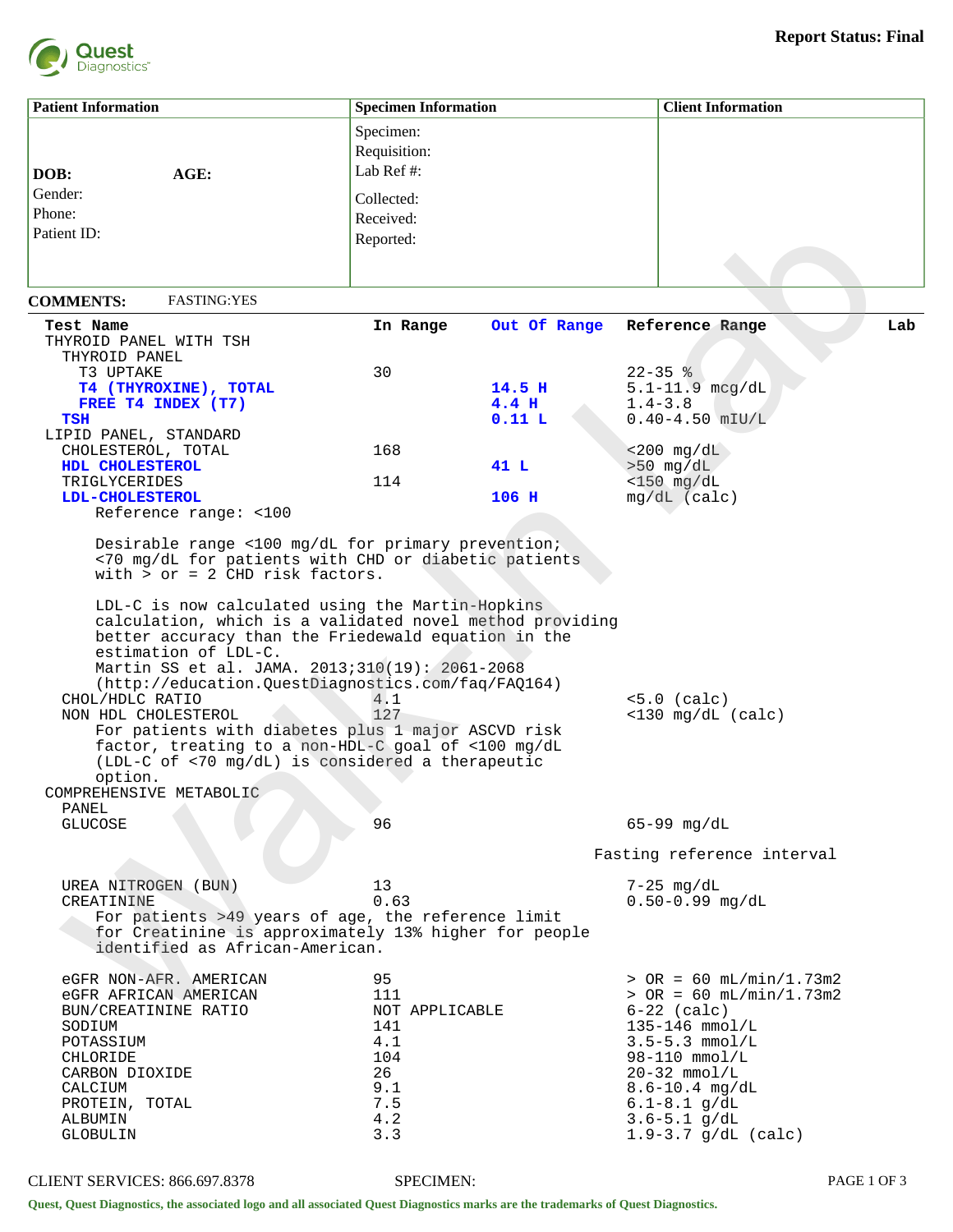

| <b>Patient Information</b>                                    | <b>Specimen Information</b> |              | <b>Client Information</b>                          |     |
|---------------------------------------------------------------|-----------------------------|--------------|----------------------------------------------------|-----|
|                                                               | Specimen:                   |              |                                                    |     |
|                                                               | Collected:                  |              |                                                    |     |
|                                                               | Received:                   |              |                                                    |     |
| AGE:<br>DOB:                                                  |                             |              |                                                    |     |
| Gender:                                                       | Reported:                   |              |                                                    |     |
| Patient ID:                                                   |                             |              |                                                    |     |
|                                                               |                             |              |                                                    |     |
| <b>Test Name</b>                                              | In Range                    | Out Of Range | Reference Range                                    | Lab |
| ALBUMIN/GLOBULIN RATIO                                        | 1.3                         |              | $1.0 - 2.5$ (calc)                                 |     |
| BILIRUBIN, TOTAL                                              | 0.4                         |              | $0.2 - 1.2$ mg/dL                                  |     |
| ALKALINE PHOSPHATASE                                          | 50                          |              | 33-130 U/L                                         |     |
| AST                                                           | 24                          |              | $10-35$ $U/L$                                      |     |
| ALT                                                           | 13                          |              | $6 - 29$ $U/L$                                     |     |
| PHOSPHATE (AS PHOSPHORUS)                                     | 3.6                         |              | $2.5 - 4.5$ mg/dL                                  |     |
| URIC ACID<br>Therapeutic target for gout patients: <6.0 mg/dL | 5.0                         |              | $2.5 - 7.0$ mg/dL                                  |     |
|                                                               |                             |              |                                                    |     |
| LD                                                            | 176                         |              | 120-250 U/L                                        |     |
| GGT                                                           | 21                          |              | $3-65$ U/L                                         |     |
| SED RATE BY MODIFIED                                          |                             |              |                                                    |     |
| <b>WESTERGREN</b>                                             |                             | 55 H         | $\angle$ OR = 30 mm/h                              |     |
| CBC (INCLUDES DIFF/PLT)                                       |                             |              |                                                    |     |
| WHITE BLOOD CELL COUNT                                        | 8.8<br>4.54                 |              | $3.8 - 10.8$ Thousand/uL<br>$3.80-5.10$ Million/uL |     |
| RED BLOOD CELL COUNT<br>HEMOGLOBIN                            | 12.6                        |              | $11.7 - 15.5$ q/dL                                 |     |
| HEMATOCRIT                                                    | 38.0                        |              | $35.0 - 45.0$ %                                    |     |
| MCV                                                           | 83.7                        |              | 80.0-100.0 fL                                      |     |
| MCH                                                           | 27.8                        |              | $27.0 - 33.0$ pg                                   |     |
| MCHC                                                          | 33.2                        |              | $32.0 - 36.0$ g/dL                                 |     |
| RDW                                                           | 13.1                        |              | $11.0 - 15.0$ %                                    |     |
| PLATELET COUNT                                                | 187                         |              | 140-400 Thousand/uL                                |     |
| MPV                                                           | 11.8                        |              | $7.5 - 12.5$ fL                                    |     |
| ABSOLUTE NEUTROPHILS                                          | 6292                        |              | 1500-7800 cells/uL                                 |     |
| ABSOLUTE LYMPHOCYTES                                          | 1654                        |              | 850-3900 cells/uL                                  |     |
| ABSOLUTE MONOCYTES                                            | 458                         |              | 200-950 cells/uL                                   |     |
| ABSOLUTE EOSINOPHILS                                          | 334                         |              | $15-500$ cells/uL                                  |     |
| ABSOLUTE BASOPHILS                                            | 62                          |              | $0-200$ cells/uL                                   |     |
| NEUTROPHILS                                                   | 71.5                        |              | %                                                  |     |
| LYMPHOCYTES                                                   | 18.8                        |              | %                                                  |     |
| MONOCYTES                                                     | 5.2                         |              | ್ <mark>ಠಿ</mark>                                  |     |
| EOSINOPHILS                                                   | 3.8                         |              | ಕಿ                                                 |     |
| <b>BASOPHILS</b>                                              | 0.7                         |              | နွ                                                 |     |
| IRON, TOTAL                                                   |                             | 31L          | 45-160 mcg/dL                                      |     |
| RHEUMATOID FACTOR                                             | $<14$                       |              | $<$ 14 IU/mL                                       |     |
| <b>C-REACTIVE PROTEIN</b>                                     |                             | 22.4 H       | $< 8.0$ mg/L                                       |     |
|                                                               |                             |              |                                                    |     |
|                                                               |                             |              |                                                    |     |
|                                                               |                             |              |                                                    |     |
|                                                               |                             |              |                                                    |     |
|                                                               |                             |              |                                                    |     |
|                                                               |                             |              |                                                    |     |
|                                                               |                             |              |                                                    |     |
|                                                               |                             |              |                                                    |     |
|                                                               |                             |              |                                                    |     |
|                                                               |                             |              |                                                    |     |
|                                                               |                             |              |                                                    |     |